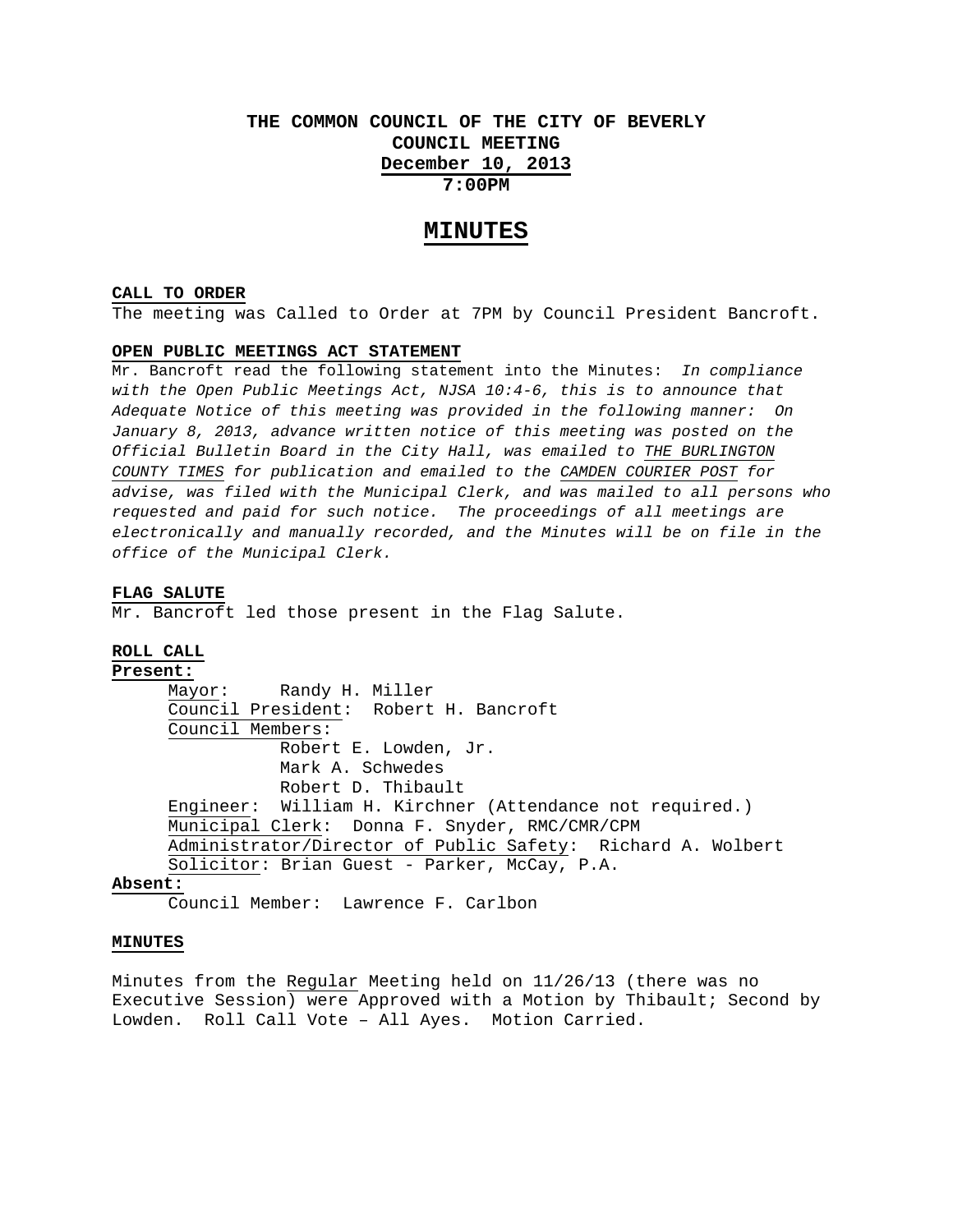#### **RESOLUTIONS**

# **RESOLUTION 2013-172**

A Resolution authorizing and establishing a Municipal Lien for property maintenance charges due to the City regarding Block 1171/ Lot 9, 528 Cooper Street, Beverly, NJ 08010, Board-up Services in the amount of \$395.00. Motion to Approve by Thibault; Second by Schwedes. Roll Call Vote – All Ayes. Motion Carried.

#### **RESOLUTION 2013-173**

A Resolution approving Pay Estimate Number 3, Final, Change Order Number 3, and Final Balance Invoice for \$3,200.45 owed to Contractor, Curb Con, Inc. at this time relative to the Northwest Roads Improvement Project, Phase I, with Certification of Funds by the Beverly City CFO. Motion to Approve by Thibault; Second by Lowden. Roll Call Vote – All Ayes. Motion Carried.

# **RESOLUTION 2013-174**

A Resolution authorizing and approving the hire of Curtis E. Davis as Full-time Regular Police Officer at the Step 4 Salary of the current Police Contract at \$59,000, with Benefits, effective immediately, pending approval of the NJ Division of Local Government Services, with Certification of Funds by the Beverly City CFO. Motion to Approve by Thibault; Second by Schwedes. Roll Call Vote – All Ayes. Motion Carried.

## **RESOLUTION 2013-175**

A Resolution for the Transfer of 2013 Budget Appropriations as indicated. Upon review, Motion to Approve by Thibault; Second by Schwedes. Roll Call Vote – All Ayes. Motion Carried.

#### **RESOLUTION 2013-176**

A Resolution, with authorization by the Division of Local Government Services relative to their 2013 Transitional Aid Memorandum of Understanding with the City of Beverly, approving in accordance with the Beverly City Employee Manual, the buyback of 10 Vacation Hours at \$15.9964/hour, totaling \$159.69, to Beverly City Crossing Guard Josette Mushinski, with Certification of Funds by the Beverly City CFO. Upon clarification to Council by the Administrator and input from the Clerk, it was confirmed that, relative to the City's current MOU with the State, the City's Employee Manual would be revised for next year removing this option, but for this year those employees requesting same would be processed, Motion to Approve by Thibault; Second by Schwedes. Roll Call Vote – All Ayes. Motion Carried.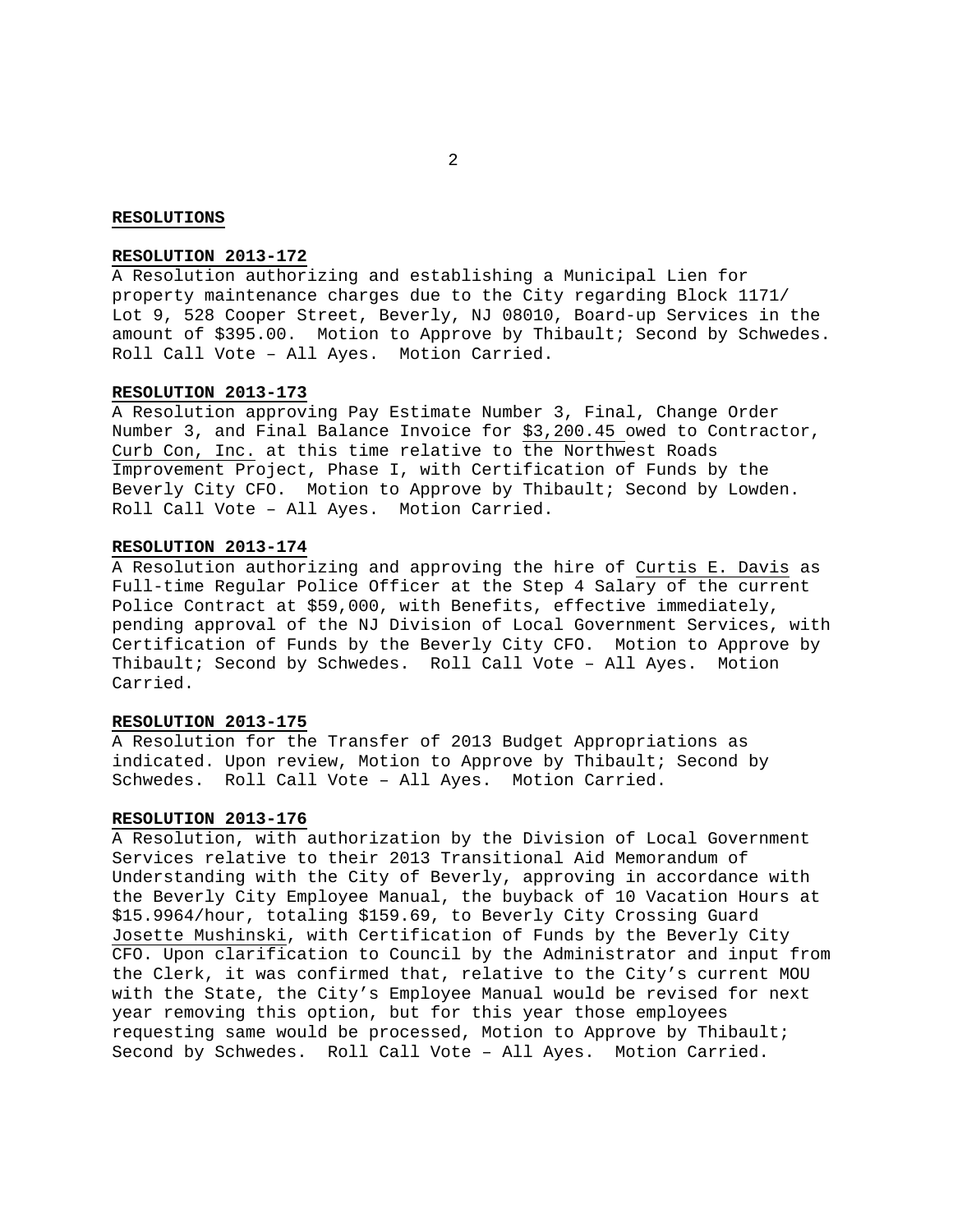### **RESOLTION 2013-177**

A Resolution refunding overpaid taxes on Block 626/Lot 2.02 in the amount of \$1,929.70. Motion to Approve by Thibault; Second by Lowden. Roll Call Vote – All Ayes. Motion Carried.

#### **OLD BUSINESS**

~ 2014 RFQ/RFP Submission List for Council information. Council was advised that Submission Evaluations would be completed for distribution/review at their December 19, 2013 meeting.

**NEW BUSINESS** – No New Business at this time.

# **BILL LIST**

Upon review of the December 5, 2013 Bill List and December 9, 2013 Addendum, Motion to Approve was made by Lowden; Second by Schwedes. Roll Call Vote – All Ayes. Motion Carried.

**CORRESPONDENCE** – Mayor Miller read the following Correspondence: *(Note that all Correspondence will be handled/filed by and in the Office of the Municipal Clerk.)* 

- ~ Burlington County Clerk's Office: Statement/Verification of the 2013 November General Election – Mark Schwedes received 425 votes and Luis M. Crespo received 258 votes (see attached).
- ~ Resident Correspondence re property damage by Contractor relative to the Northwest Roads project (see attached).

#### **COMMENTS/REPORTS**

#### **Mayor**

Mayor Miller extended a "thank you" to Mary Ellen Knudson and all Volunteers for a great Tree Lighting ceremony, as well as to the Emergency Squad for a wonderful fund raiser and fun event.

# **Council**

Messrs. Thibault, Schwedes, Lowden, and Bancroft echoed the Mayor's "thank you" to all for a wonderful day and Tree Lighting Ceremony, further commenting on how well everyone worked together.

Mr. Lowden additionally advised, relative to the resident correspondence on sidewalk damage by the Contractor, that he had run into a similar problem on his own property and that the Contractor at the time came out and resolved the problem. He also reported that the Burlington County Route 130 Corridor Survey is now on the City's website.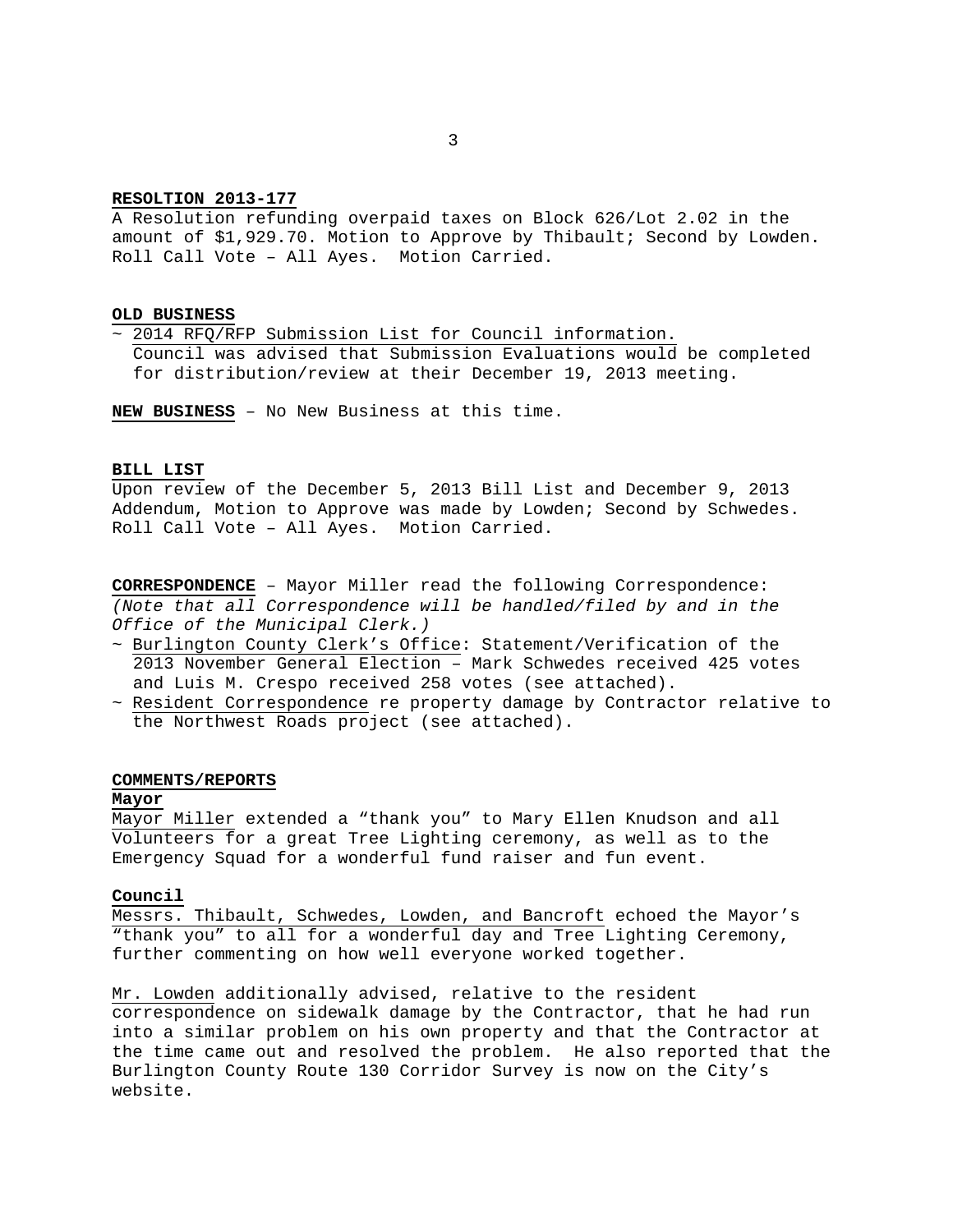#### **Administrator/Public Safety Director**

Mr. Wolbert reported the following: ~ The Property Tax Payment Portal is now open for payment online.

 $\sim$  Thank you to Council for entertaining Officer Davis. The Department had an Officer injured today and is out for a few days, so we are covering shifts with a limited staff. The "125" vehicle needs replacement tires which will total approximately \$700. A thank you to Mr. Pirylis for a savings to the City by giving the City his wholesale price as opposed to retail.

 $\sim$  Rental Registration letters continue to be mailed to late registrants. As previously reported, eight tickets have been issued to one late landlord who will be in Court tomorrow night.

~ The Master Plan Subcommittee meets tomorrow night.

~ Please review the League "Share Services" update provided in your packet this evening (see attached). Call your Legislators regarding opposition to same.

~ PEOSHA has reviewed our Right To Know materials. MDS sheets need to be updated and maintained. We have 30 days to correct this deficiency, which we are working on now.

 $\sim$  The Bid Award for the City Parks Project will be ready for Council's next meeting to be held December 19, 2013.

~ Mr. Wolbert stated that CFO Dottie Jones and he attended training on administering the new Affordable Healthcare Act. The provisions are difficult (different plans, counting Volunteers, etc.), and there are many questions which still remain to be answered.

 $\sim$  Our Tax Collection rate should be showing as approximately 98%, but the system has it showing as 92%. We are attempting to rectify this. Additional Delinquent Notices will be sent out containing information about now being able to make payments online.

**Professionals** – Nothing at this time.

## **Clerk**

Ms. Snyder advised the following:

~ The **Free Rabies Clinic** will be held on Saturday, January 18, 2014, 9-11AM at City Hall. Notice of same will be placed in the Beverly Bee, the Burlington County Times, posted on the City Website and on the official Bulletin Board outside the Clerk's Office.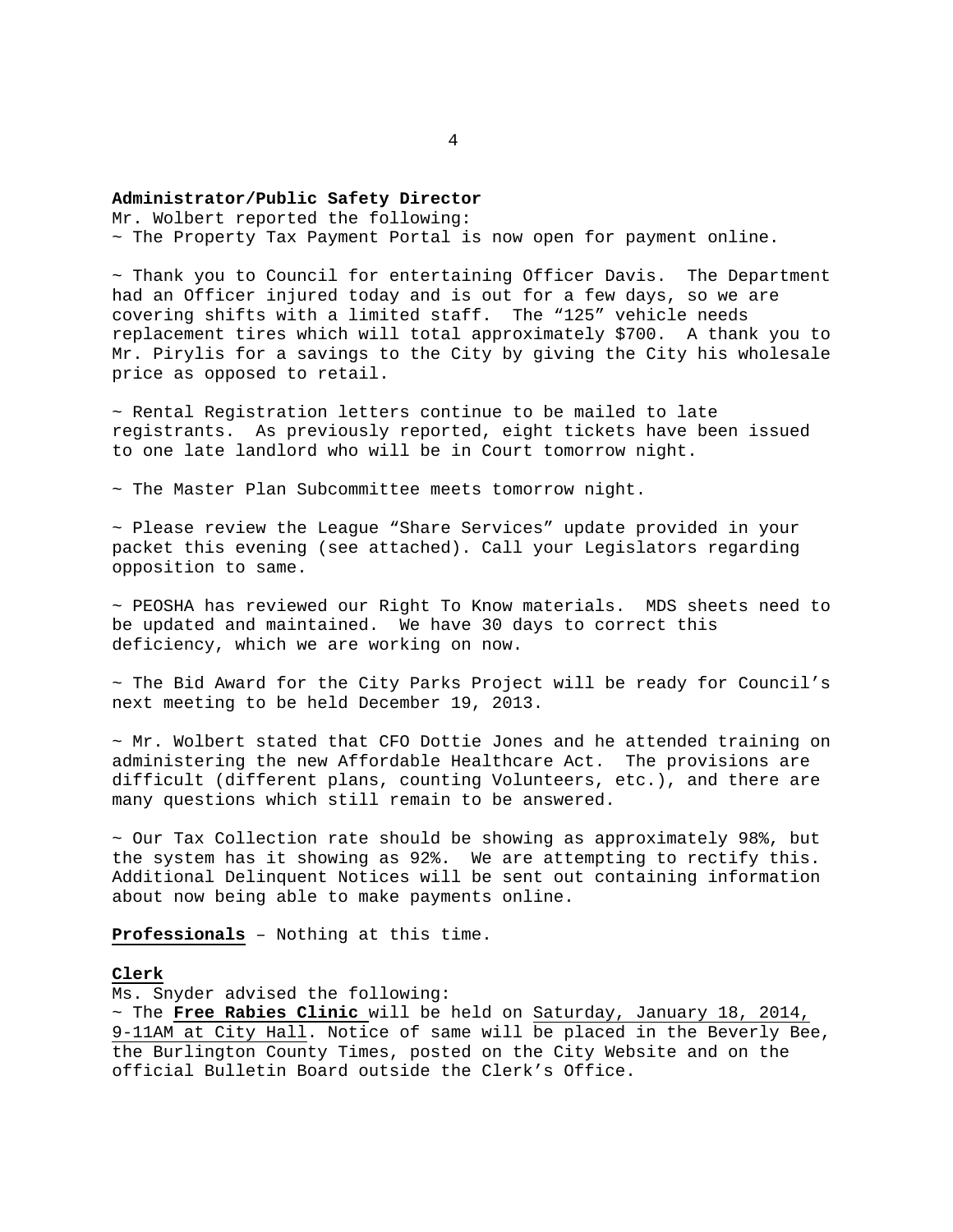~ Due to the Christmas Holiday, and as previously advertised, a reminder that the next Council meeting will be held on Thursday, December 19, 2013 at 7PM.

 $\sim$  A reminder that Beverly City Hall will be closed on Christmas Eve Day and Christmas Day, December 24 and 25.

**Court Administrator** – October 2013 Report was submitted and reviewed.

**Tax Collector** – November 2013 Collections Report was submitted and reviewed.

#### **PUBLIC COMMENT**

#### *Please state you name and address clearly for the record.*

Public Comment was has by Barbara/Andy Russell and Mary Ellen Knudson. Topics discussed included continued speeding tractor trailers on Manor Road; the City's Road Repair list and Grant funding; Update on Police Department personnel status.

## **EXECUTIVE SESSION** – No Executive Session.

# **Resolution 2013- :**

A Resolution of the Common Council of the City of Beverly to hold Executive Session in accordance with the Open Public Meetings Act, P.L. 1975, Chapter 231, permitting the exclusion of the Public from a meeting in certain circumstances which the Governing Body deem now exist:

> **\_\_\_\_\_Attorney Client Privilege \_\_\_\_\_Contractual Matters \_\_\_\_\_Current and/or Possible Litigation \_\_\_\_Personnel Matters \_\_\_\_\_Review of Executive Session Minutes**

**ACTION TAKEN AFTER EXECUTIVE:** \_\_\_\_\_YES \_\_\_\_\_\_NO \_\_\_X\_\_N/A